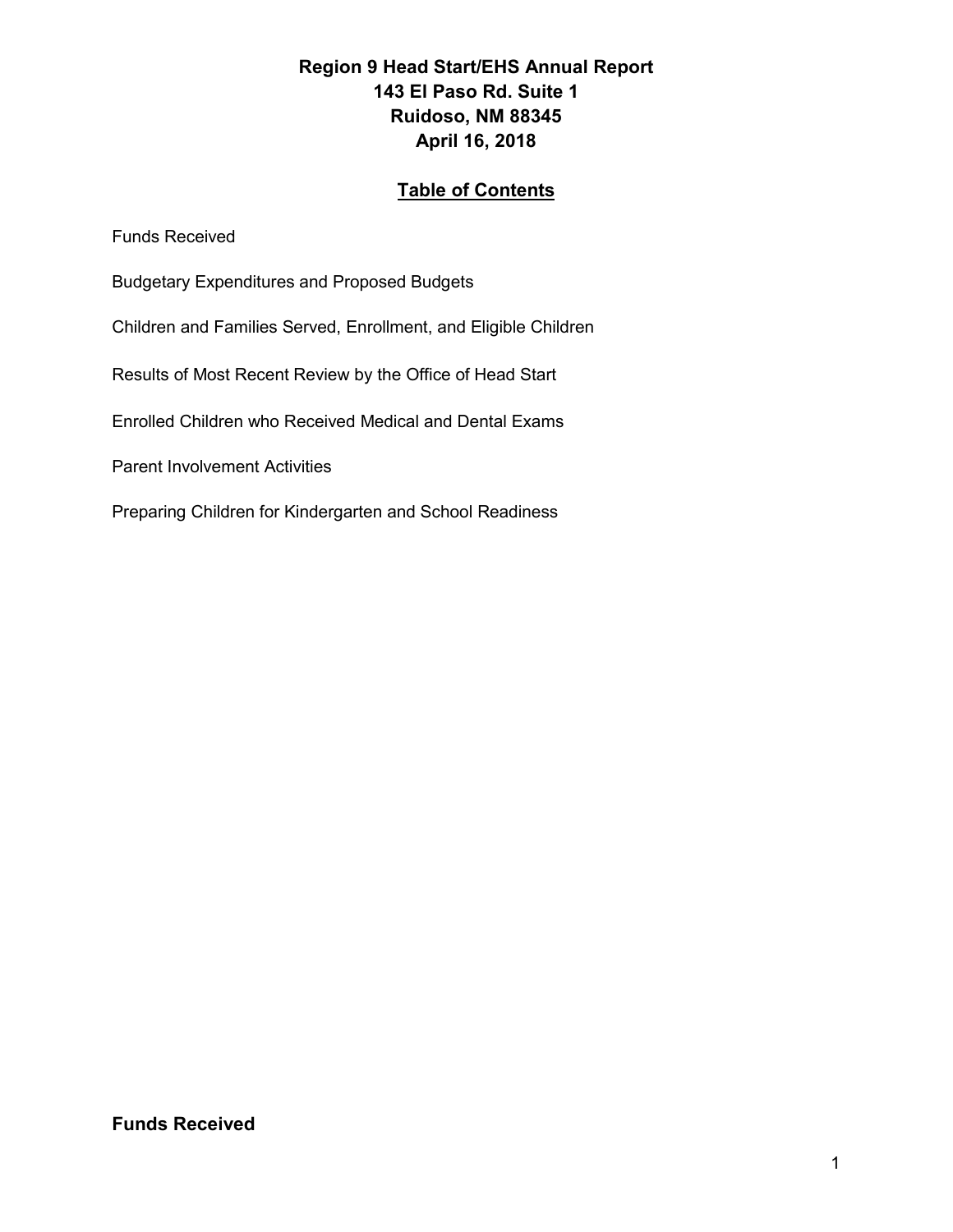Head Start FY 2018:

Head Start Program Operations - \$902,964 Head Start Training and Technical Assistance - \$16,175 Total for Head Start 2018 - \$919,139

Early Head Start - CCP FY 2017:

Early Head Start Program Operations - \$751,857 Early Head Start Training and Technical Assistance - \$18,281 Total for Early Head Start - \$770,138

# **Budgetary Expenditures and Proposed Budgets**

Early Head Start and Head Start funds must be used towards classroom, instruction, personnel, administrative costs, parent and family activities, and any other allowable cost under the Head Start Act, and Part 75 of Uniform Guidance. 8% of the funds from both programs must be allocated to Region 9 Education Cooperative because they hold our grants. Indirect costs pay for fiscal services, accounts payable, accounts receivable, payroll, personnel contracts, service contracts, and fringe benefits.

Program operation funds must be used for personnel, fringe, supplies, contractual services, and other services related to operating on a daily basis. Training and Technical Assistance funds must be used for professional development, trainings, travel related professional development, and any supplies or services needed for staff and parent trainings.

Non-federal share is calculated at 25% of the total funds received for each grant. Nonfederal share must be met through donations, space, rent, volunteer time (parent or professional), etc.

The Head Start budget and grant application was submitted in September 2017 for the current grant period. The Early Head Start-CCP budget and grant application is due May 1, 2018 and is for the grant period of 8/1/18 to 7/31/19. The Early Head Start proposal below is the budget proposal for the next project period.

| <b>Expenditure</b>          | <b>Amount</b> |
|-----------------------------|---------------|
| <b>Personnel and Fringe</b> | \$709,552     |
| <b>Supplies</b>             | \$22,660      |
| Contractual                 | \$65,550      |
| Other                       | \$37,118      |
| <b>Indirect Costs</b>       | \$68,084      |
| <b>Total Operational</b>    | \$902,964     |

*Head Start Budget Proposal FY18*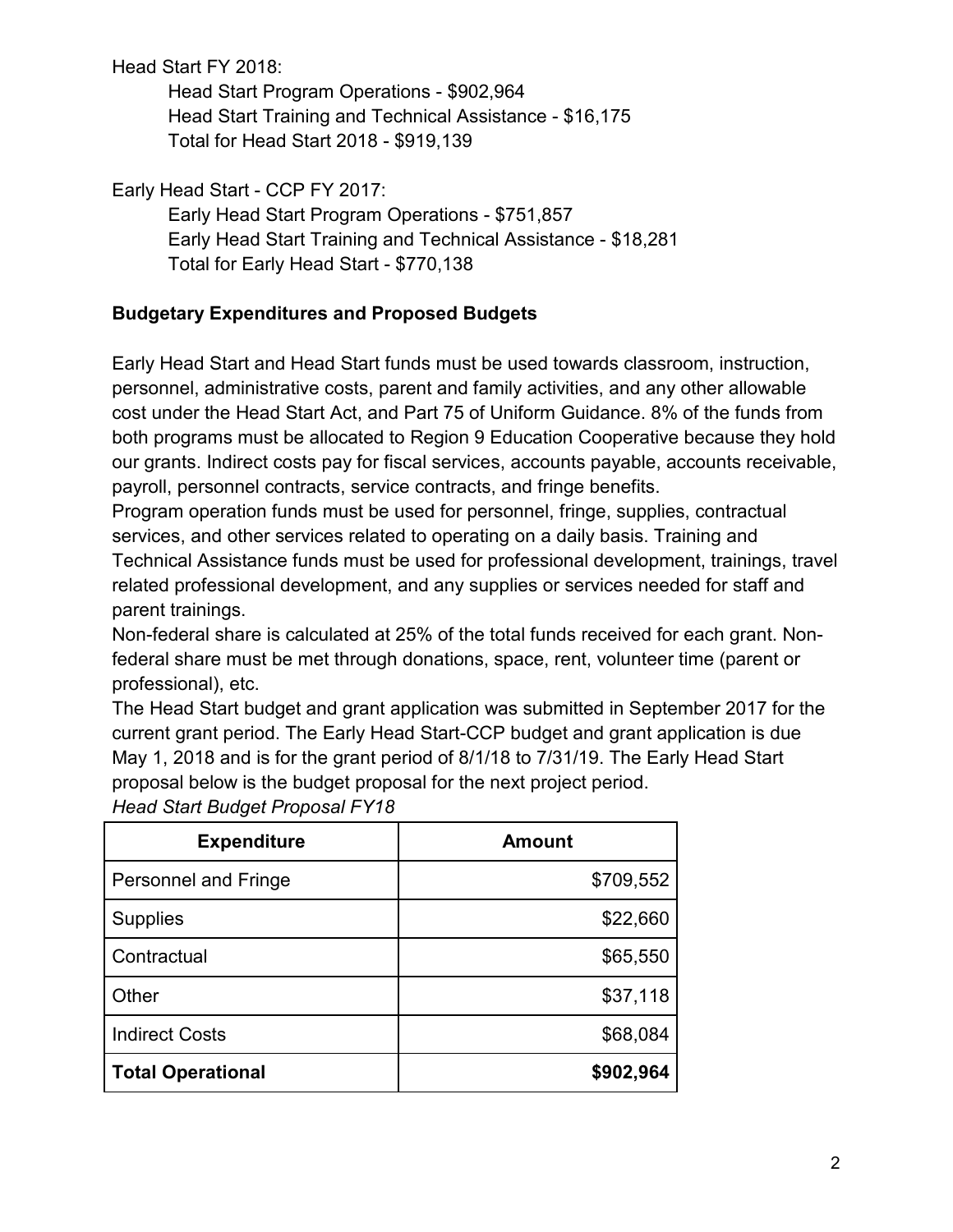| <b>T/TA Expenditure</b>                                  | <b>Amount</b> |
|----------------------------------------------------------|---------------|
| Contractual                                              | \$300         |
| Travel                                                   | \$4,292       |
| <b>Supplies</b>                                          | \$675         |
| Other                                                    | \$10,908      |
| <b>Total Training and Technical</b><br><b>Assistance</b> | \$16,175      |

*Early Head Start Budget Proposal FY18*

| <b>Expenditure</b>          | <b>Amount</b> |
|-----------------------------|---------------|
| <b>Personnel and Fringe</b> | \$172,522     |
| <b>Supplies</b>             | \$11,995      |
| Contractual                 | \$6,900       |
| Other*                      | \$503,393     |
| <b>Indirect Costs</b>       | \$57,047      |
| <b>Total Operational</b>    | \$751,857     |

\*Other - the expenditure amount is very large because the child care partner (The Green Child) receives funds for teacher salaries, subsidies, utilities, and supplies.

| <b>T/TA Expenditure</b>                                  | <b>Amount</b> |
|----------------------------------------------------------|---------------|
| Contractual                                              | \$400         |
| Travel                                                   | \$7,081       |
| <b>Supplies</b>                                          | \$200         |
| Other                                                    | \$10,600      |
| <b>Total Training and Technical</b><br><b>Assistance</b> | \$18,281      |

### **Children and Families Served, Enrollment, and Eligible Children**

### *Head Start*

The funded enrollment for the Head Start program is 115 children. Head Start children are enrolled based on need and income. Head Start provides services in Lincoln County, NM only including Capitan, Ruidoso, and Hondo. The average monthly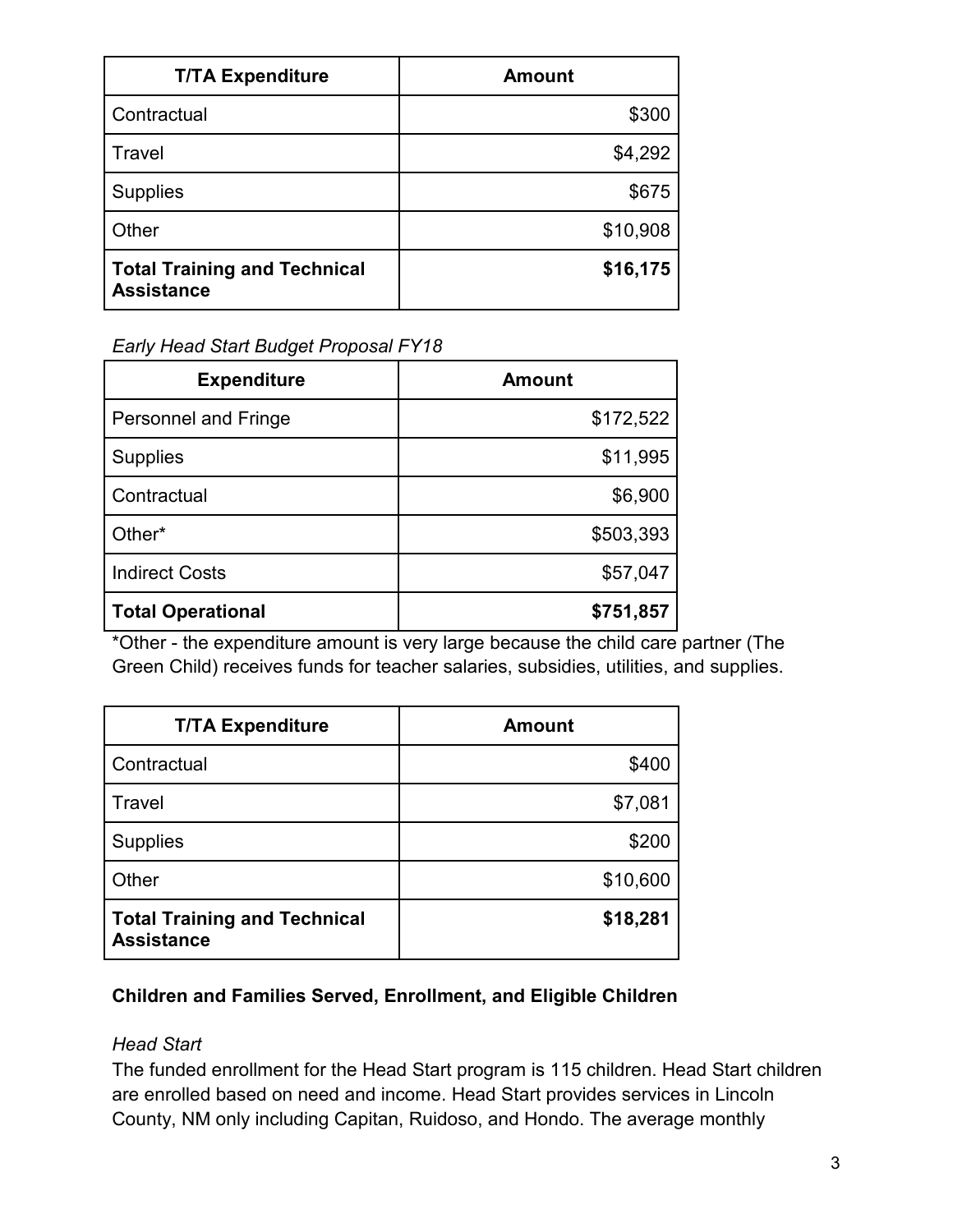enrollment is 115. We have maintained full enrollment every month since October 2017. We have served 100% of eligible children based on the eligibility point criteria and income documentation.

## *Early Head Start*

The funded enrollment for the Early Head Start program is 44 children. Early Head Start children are enrolled based on need and income. Early Head Start provides services in partnership with The Green Child daycare center in Ruidoso, NM. The average monthly enrollment is 44. We have maintained full enrollment every month since August 2017. We have served 100% of eligible children based on the eligibility point criteria and income documentation.

# **Results of Most Recent Review by the Office of Head Start**

### *Head Start*

In 2016 Head Start was reviewed on 3 separate occasions for comprehensive services/school readiness, CLASS, and a monitoring review. In February 2016 the comprehensive services/school readiness review concluded that based on the information gathered, no area of noncompliance was found during the course of the review.

In March 2016 an onsite CLASS review was conducted. Observation scores concluded that no further action is required. The CLASS scores generated are below.

|  | Emotional Support = $6.39$   Classroom Organization = $6.27$   Instructional Support = 2.47 |  |
|--|---------------------------------------------------------------------------------------------|--|
|--|---------------------------------------------------------------------------------------------|--|

On 9/28/16 the Office of Head Start conducted a monitoring review of the program to determine if previously identified findings had been corrected. Based on the information gathered during the review, they closed the previously identified findings and no corrective action was required at that time. The previously identified finding was "Safe Learning Environments". There was an incident of a child left unattended, but the actions and policies put into place corrected the finding.

# *Early Head Start*

From January 31-February 1, 2017 a program performance review was conducted to determine how the Region IX Education Cooperative and its partners are working together to plan and provide high-quality services. The report was not to determine findings or areas of non-compliance. The report was to provide information to the grantees so they would be able to work with their EHS-CCP partners to address challenges and build on successes to ensure achievement of high quality service delivery.

### **Enrolled Children who Received Medical and Dental Exams**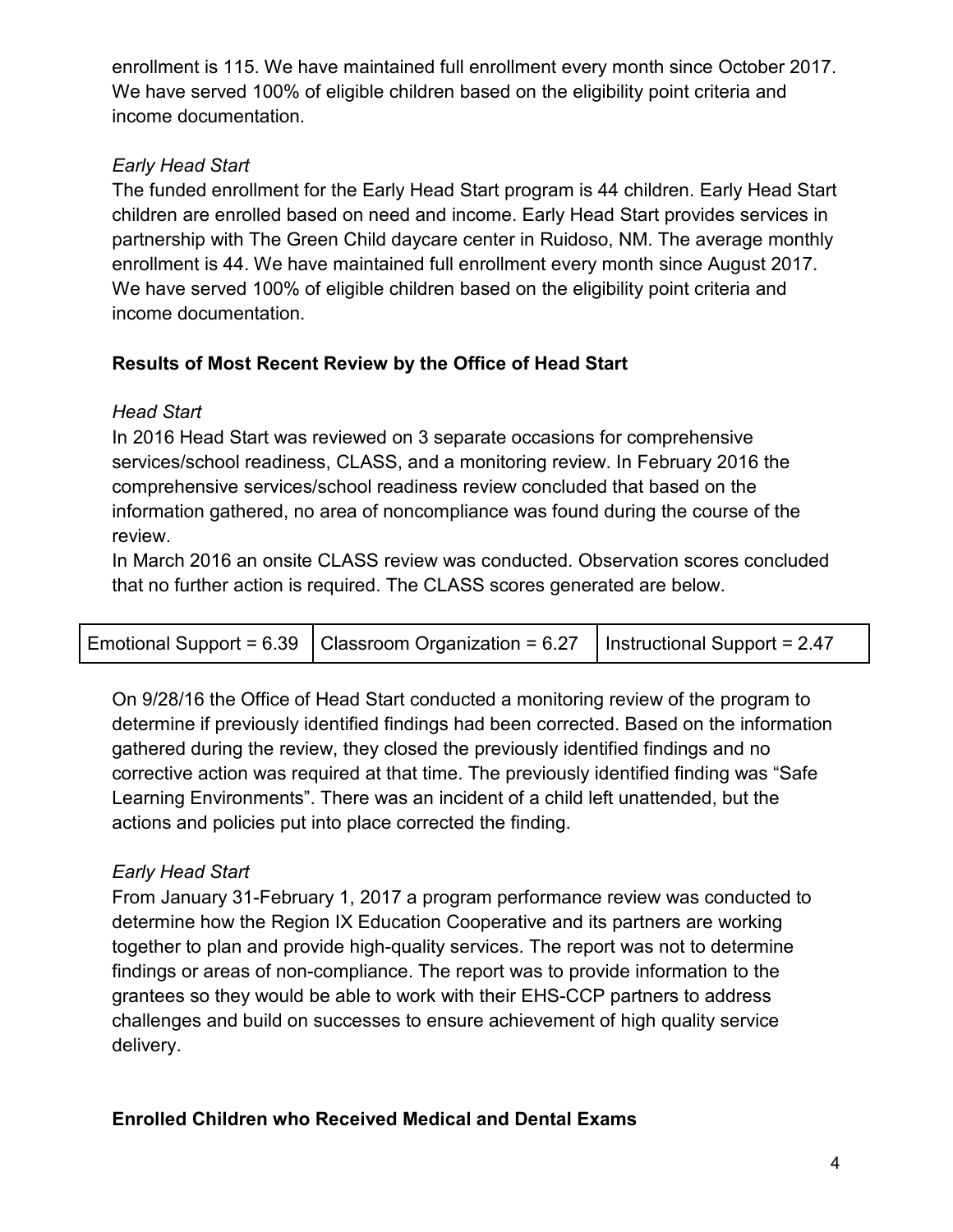The Head Start and Early Head Start programs are required to submit their PIR (Program Information Report) to the Office of Head Start every year in August. The information submitted is for the previous program year. The following table shows the percentage of enrolled children that received medical and dental exams for the 2016 - 2017 program years.

| Program                 | <b>Medical Exams %</b> | Dental Exams % |
|-------------------------|------------------------|----------------|
| <b>Head Start</b>       | 98%                    | 85%            |
| <b>Early Head Start</b> | 100%                   | 77%            |

### **Parent Involvement Activities**

Head Start and Early Head Start provide parent involvement activities together in order to increase attendance, and so parents who have children in both programs can attend. Head Start also does parent/family engagement during the school day that Early Head Start can not attend due to their children being in daycare all day.

This program year a parent involvement committee was established by our Parent, Family, and Community Engagement coordinator. She invited parents, policy council members, and teachers to serve on the committee. The committee has put together multiple activities. A literacy night was offered to both program parents with free books, food, and a short training on the Ready Rosie parenting curriculum used by Head Start and EHS.

Every year Head Start facilitates a "Little Olympics" event where children learn different physical activities. We also facilitate a "Art Gala Night" where each classroom has their children interpret a famous piece of artwork. All the artwork is displayed in the hallways and we have a night where families can attend to see their art and do fun art activities together in the cafeteria. All the children and their families dress up, and we provide food.

Father/male involvement activities offered are a fishing day in the spring, and free tree cutting permits so that fathers or male figures can spend time with the children cutting down their Christmas tree.

Parent trainings are also a requirement of Head Start. Both programs have offered an active shooter and gun safety training for parents, pedestrian safety, and positive discipline strategies. At the beginning of every year we provide a survey to parents to get input on their training interests or needs.

### **Preparing Children for Kindergarten and School Readiness**

School readiness is a huge part of what Head Start and Early Head Start focus on. Infants and toddlers can learn to be "school ready" simply by learning social-emotional skills. Infants require affection and constant attention to make a connection with a caregiver. EHS teachers are required to obtain a certain number of professional